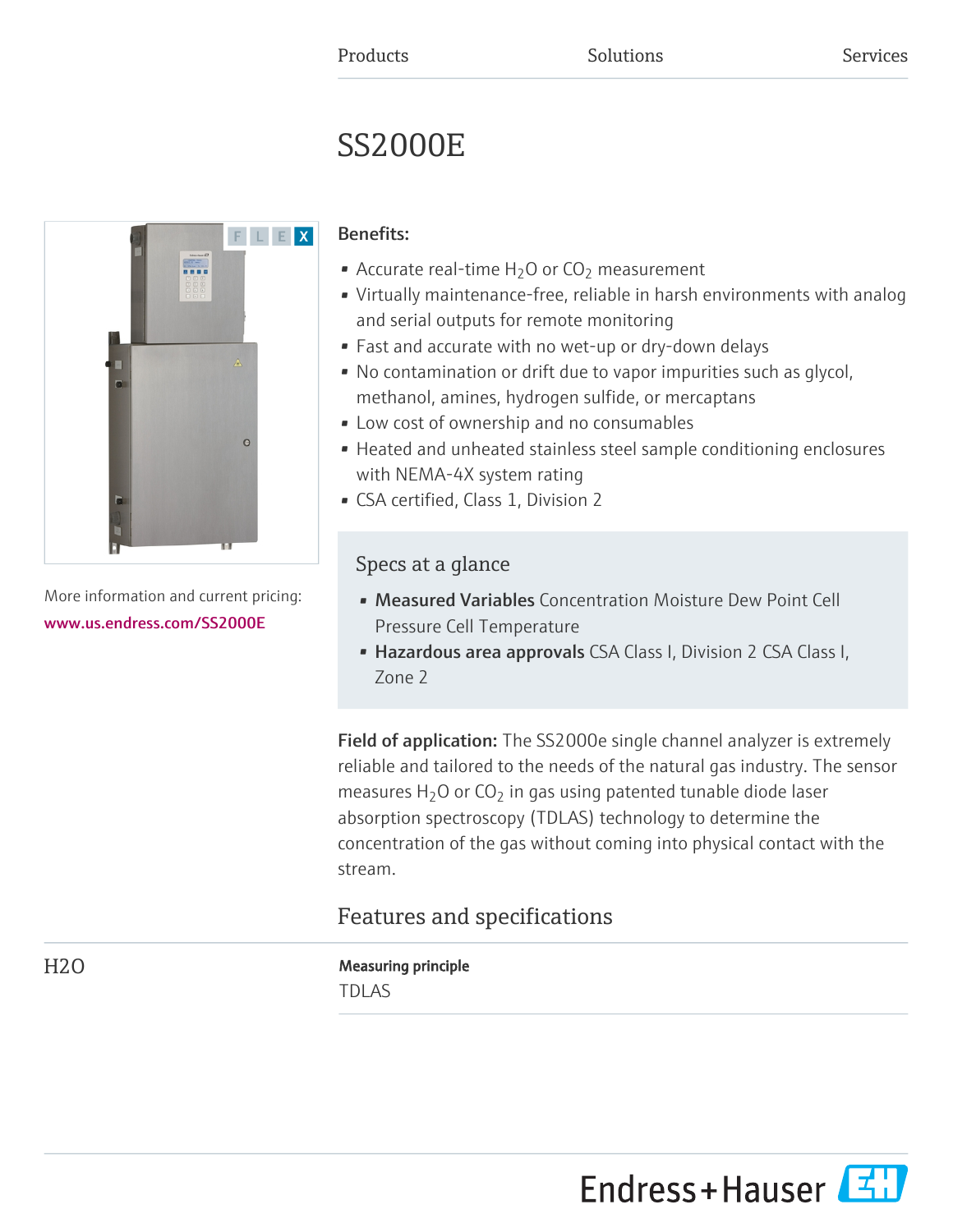# H<sub>2</sub>O Product Headline

Single channel gas analyzer for moisture (H2O) in the natural gas industry. The sensor measures gas using Tunable Laser Diode Absorption Spectroscopy (TDLAS) to determine the concentration of the gas without coming into physical contact with the stream. Includes a heated enclosure for the sample conditioning system.

#### **Channels**

1

Analyte and Measurement ranges H2O (Moisture): 0-100 to 0-5000 ppmv

#### Measured Variables

Concentration Moisture Dew Point Cell Pressure Cell Temperature

#### Ambient Temperature range

-20 to 50°C (-4 to 122°F) Optional: -10 to 60°C (14 to 140°F)

#### Operating Pressure range

Inlet Pressure: 140-350 kPa (20-50 psig) Sample Cell: 700-1400 mbara or 700-1700 mbara (optional)

#### Analyzer Wetted materials

316L Stainless Steel FKM O-Rings Glass

## Power supply

100-240 VAC, 50-60 HZ OR 18-24 VDC - optional 1 Amp maximum @ 120 VAC , 1.6 Amps @ 24 VDC (unheated) 2 Amps maximum @ 120 VAC (heated)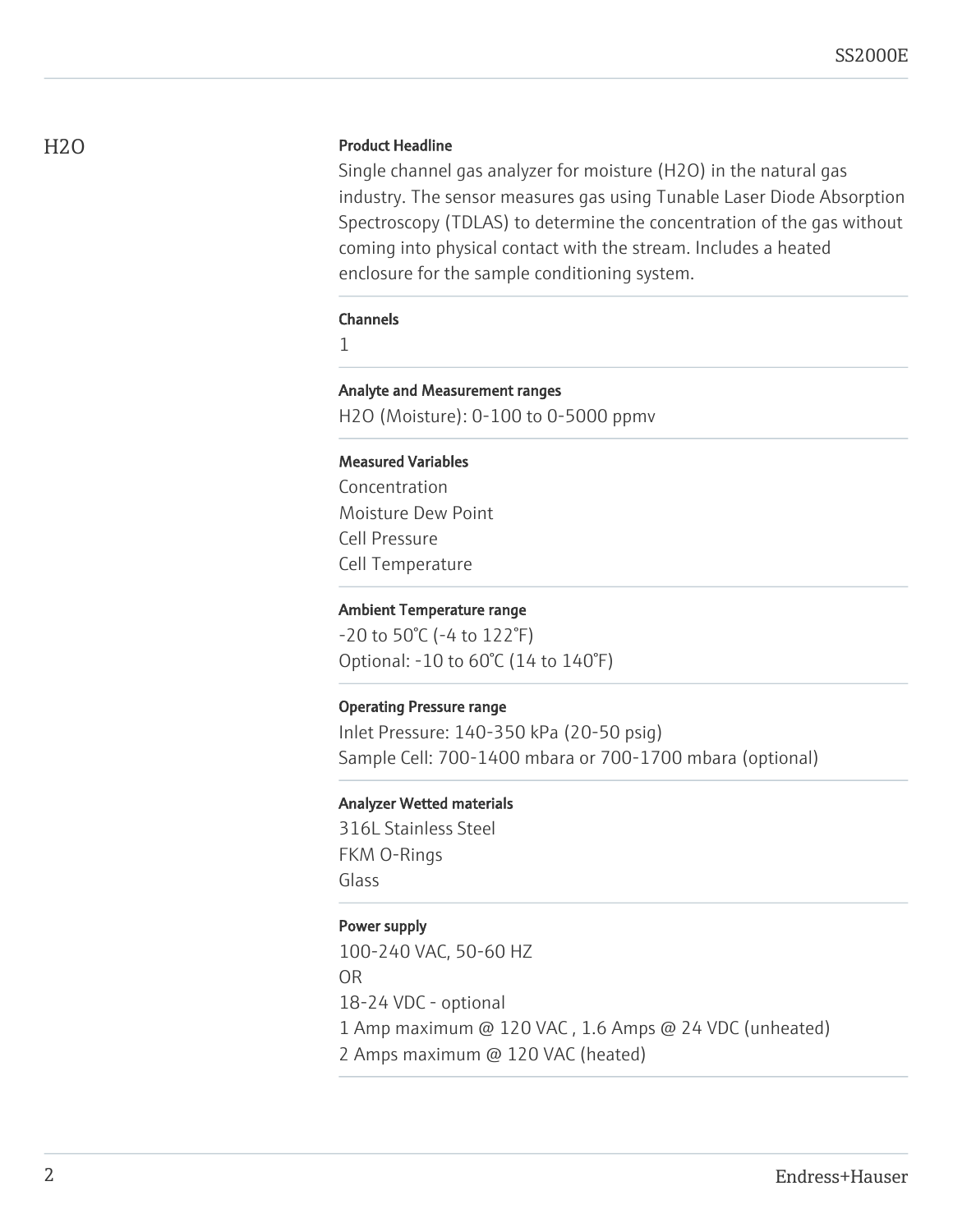# Communication

Analog: Two 4-20mA Isolated, 1200 ohms @ 24 VDC max load Serial: RS232C - standard, RS485 and Ethernet - optional Protocol: Modbus Gould RTU or Daniel RTU or ASCII Digital Outputs: 2, General Fault and Concentration/Assignable Alarm

#### Housing materials

Electronics: 304 or 316L Stainless Steel Sample System Enclosure: 4X 304 or 316L Stainless Steel

#### Hazardous area approvals

CSA Class I, Division 2 CSA Class I, Zone 2

#### Degree of protection

Type 4X

#### CO2 Measuring principle

TDLAS

#### Product Headline

Single channel gas analyzer for carbon dioxide (CO2) in the natural gas industry. The sensor measures gas using Tunable Laser Diode Absorption Spectroscopy (TDLAS) to determine the concentration of the gas without coming into physical contact with the stream. Includes a heated enclosure for the sample conditioning system.

#### Channels

1

## Analyte and Measurement ranges

CO2 (Carbon Dioxide): 0-5% to 0-50%

## Measured Variables

Concentration Cell Pressure Cell Temperature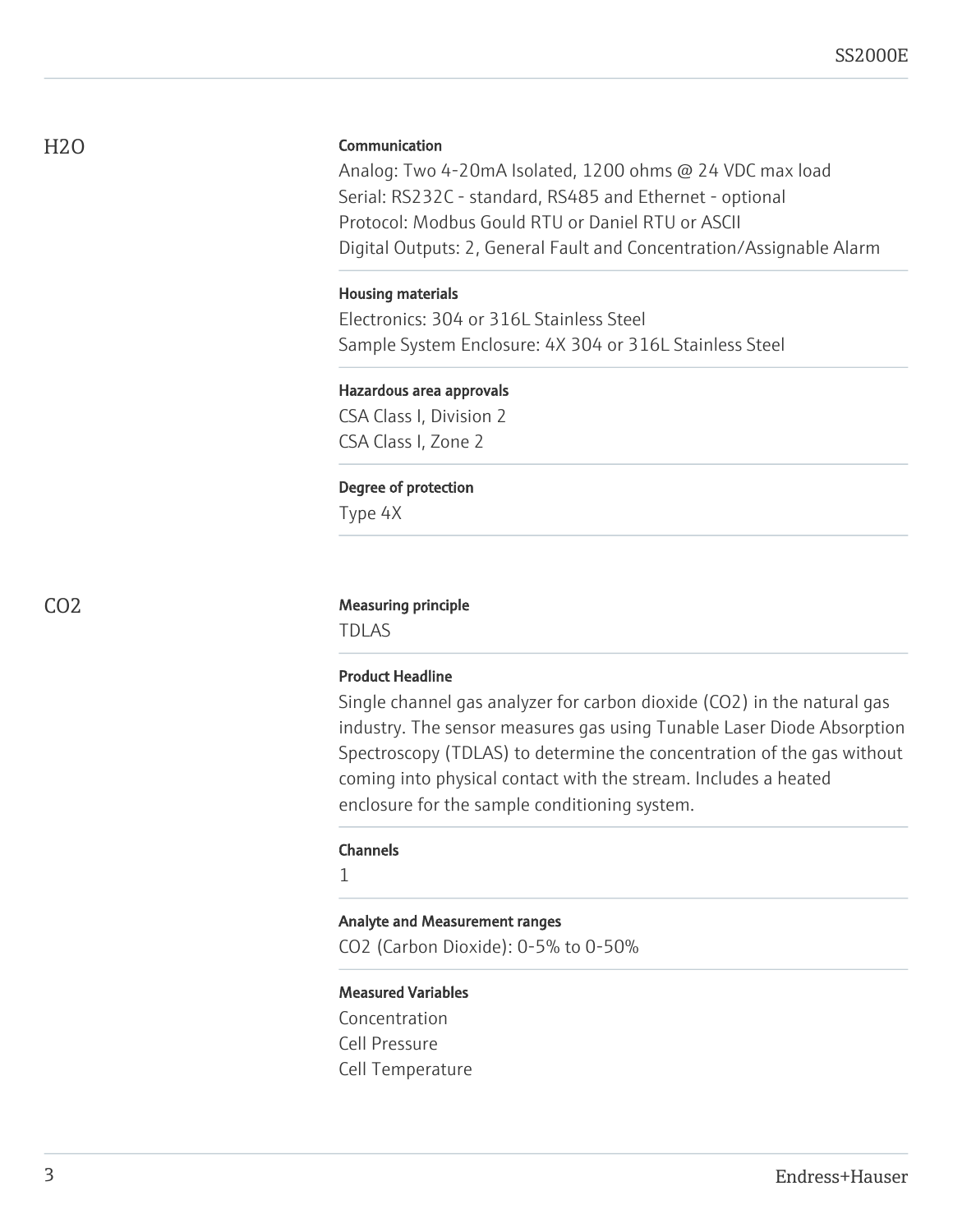#### Ambient Temperature range

-20 to 50°C (-4 to 122°F) Optional: -10 to 60°C (14 to 140°F)

#### Operating Pressure range

Inlet Pressure: 140-350 kPa (20-50 psig) Sample Cell: 700-1400 mbara or 700-1700 mbara (optional)

#### Analyzer Wetted materials

316L Stainless Steel FKM O-Rings Glass

#### Power supply

100-240 VAC, 50-60 HZ OR 18-24 VDC - optional 1 Amp maximum @ 120 VAC , 1.6 Amps @ 24 VDC (unheated) 2 Amps maximum @ 120 VAC (heated)

#### Communication

Analog: Two 4-20mA Isolated, 1200 ohms @ 24 VDC max load Serial: RS232C - standard, RS485 and Ethernet - optional Protocol: Modbus Gould RTU or Daniel RTU or ASCII Digital Outputs: 2, General Fault and Concentration/Assignable Alarm

#### Housing materials

Electronics: 304 or 316L Stainless Steel Sample System Enclosure: 4X 304 or 316L Stainless Steel

#### Hazardous area approvals

CSA Class I, Division 2 CSA Class I, Zone 2

#### Degree of protection

Type 4X